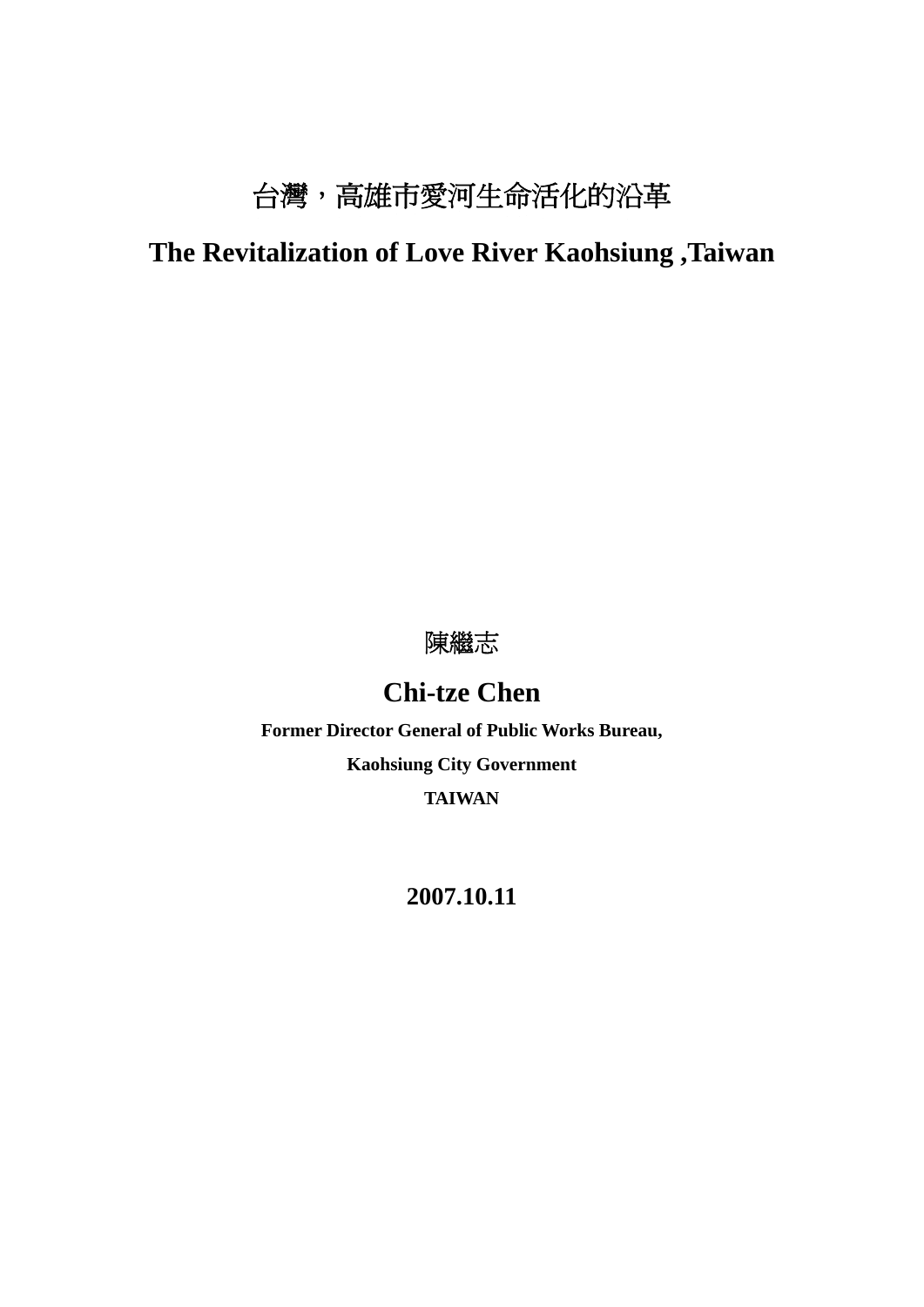#### **Data of Kaohsiung City**

- Population : 1.52 million
- Area : 178k ㎡
- Annual rainfall volume : 1,780mm( Jun the highest rainfall of 398mm)





## I. **Origin of Love River**

#### ■ **Before 1895**

 Love River was transformed from shallow sea, low-lying land, swamp, and then the tangled waterway of the river showed up.The map drawn by the Dutchmen in 17 century had illustrated Love River, but the river had not been named yet. The Chinese called a section of a river "Gang," which means a port, in



Ching Dynasty. The Gang from upstream the downstream were Chuan-zi-tou Gang, Tien-wei Gang, Long-shuei Gang, and Yen-cheng Gang.

#### **1895-1947**

 The former name of Kaohsiung is Takau. Since Love River had not had a formal name then, it was named Takau River.In 1920, "Takau" was renamed as "Takao(高雄)". In 1935, the Port of Kaohsiung was built. In order to ship the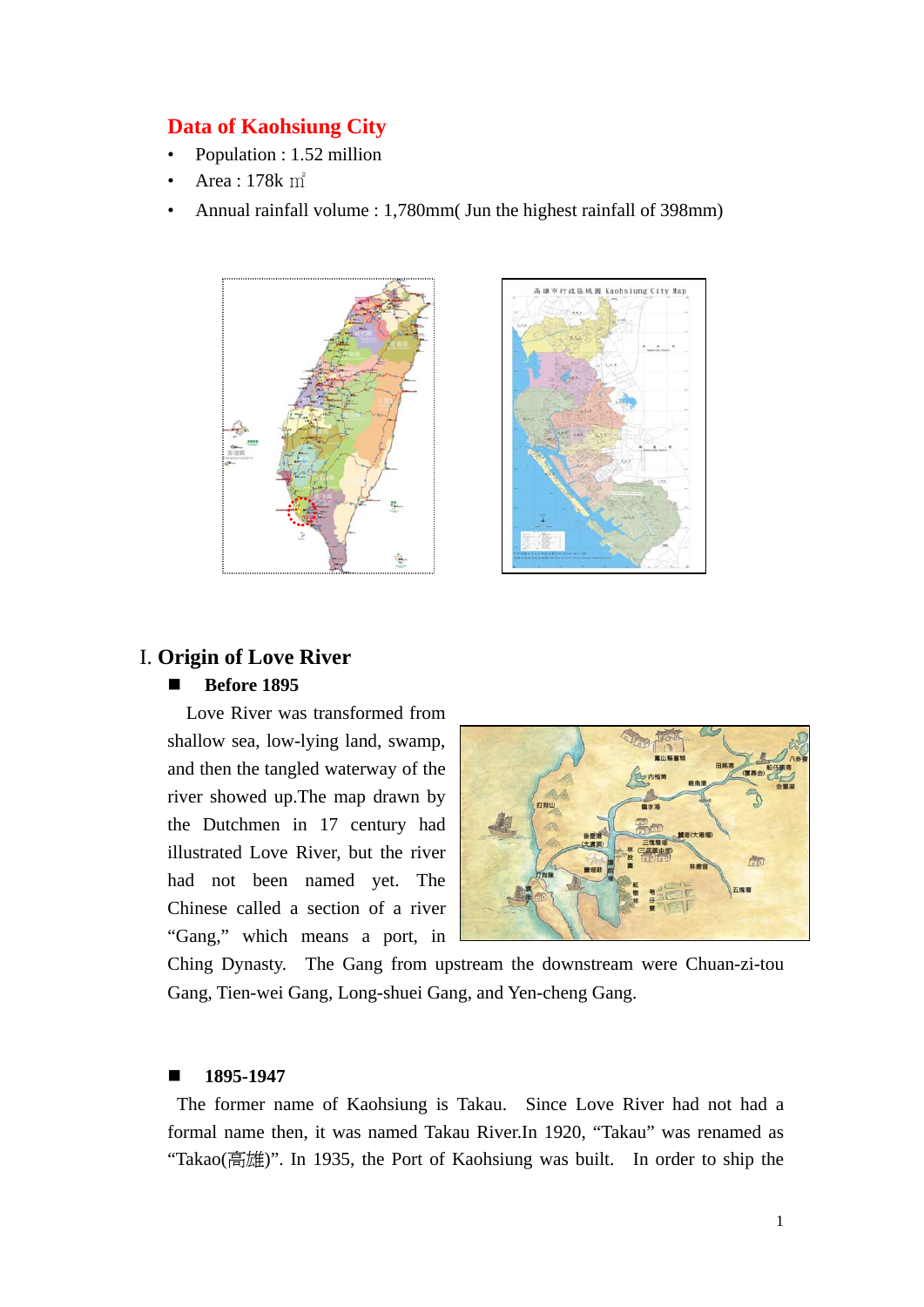logs to the downstream and to cooperate with the reclamation plan of Yen-cheng District, the river was dredged and expanded  $73-128$  meter in width and 3.6 meter in depth. The river became "Kaohsiung Canal", the ship canal for industrial use, and was thus formally named Kaohsiung River. This was the first time that the river had a formal name.

#### **1948-1952**

 In 1948, there was a "Lover River Cruise Company" opened near Jhong-Jheng Bridge. The shop sign was destroyed by a Typhoon and only "Love River" of the sign was left.Later on a reporter who accounted the event of a couple committing suicide by jumping into the river mistook "Lover River" as the name of the river. Since then, the name "Love River" was continuously used.In 1952, the port was completely dredged. The inner and outter ports both met the international standard, and the ocean shipping and transportation developed expansively.





 Lover River is the spring of life of Kaohsing. It is originated from Bagualiaope pool in Kaohsiung County. The total length of Love River is 12 Km, and 10.5 Km were in Kaohsiung City.The river goes throw Zuo-ying, San-ming, Gu-shan, Yen-cheng, Cian-jin, and Ling-ya districts, and final it comes to the First Port of Kaohsiung.The width of the river is 130 meter in the outfall and decreases progressively to the 14 meter in the upstream. The origin is an irrigation ditch, and the river basin is about 5600 hectares.



The water of Love River comes from the origin and the tide of the sea. It is a typical tide-affected river. There are many species of fish in Love River, and the river was also one important channel for transportation and irrigation in Ching Dynasty.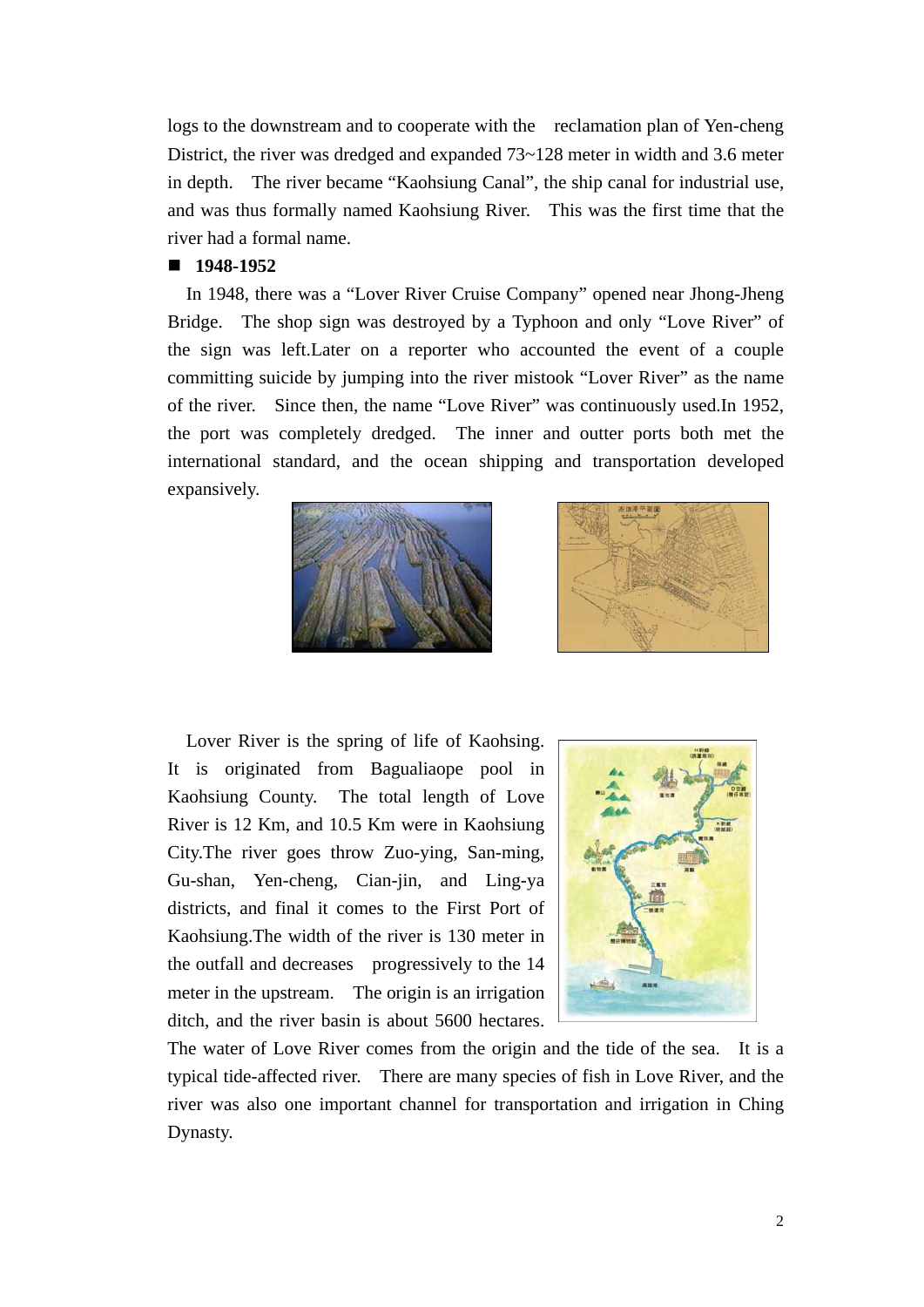#### ■ **Contribution of Love River**

- 1. Transport: In Ching Dynasty, Lover River was the way communicating Kaohsiung Plain and Ci-hou Port. During the Japanese reign, the river was dredged to be the canal.
- 2. Irrigation: One of the sources for irrigation of the Lover River basin.
- 3. Salt industry: In Ching Dynasty, the citizens drew the water of Love River to the saltern to produce salt. The present Yen-cheng District was the field for making salt by insolation.
- 4. Log shipping: After Taiwan was back to Chinese reign, the logs were one of the major imports.
- 5. Drainge: Love River goes throw the tensely-populated Kaohsiung downtown, and became the natural drainage way.
- 6. Recreation: In early years, Love River was beautiful and quiet. It was a great place for reacreation.



#### **II. Plan of Sewerage Systems**

#### **(I) pollution**

In accord with the Central Economic Development Plan in 1953 and the Ten Constructions Plan in 1970, there were plenty of factories established. The industry developed prosperously and Love River was gradually polluted.In 1968, the government tried to rescue Love River by dredging, but failed. In 1971, Love River's death was announced.



Love River was seriously polluted in1964. The river was so stinky that the dragon boat racing, which had always been held in Love River actually, was transferred to the Lotus Pond in 1972.The rapid economic development and urbanization made population grew fast too. The increased industrial and household waste water ruined the water quality of Love River.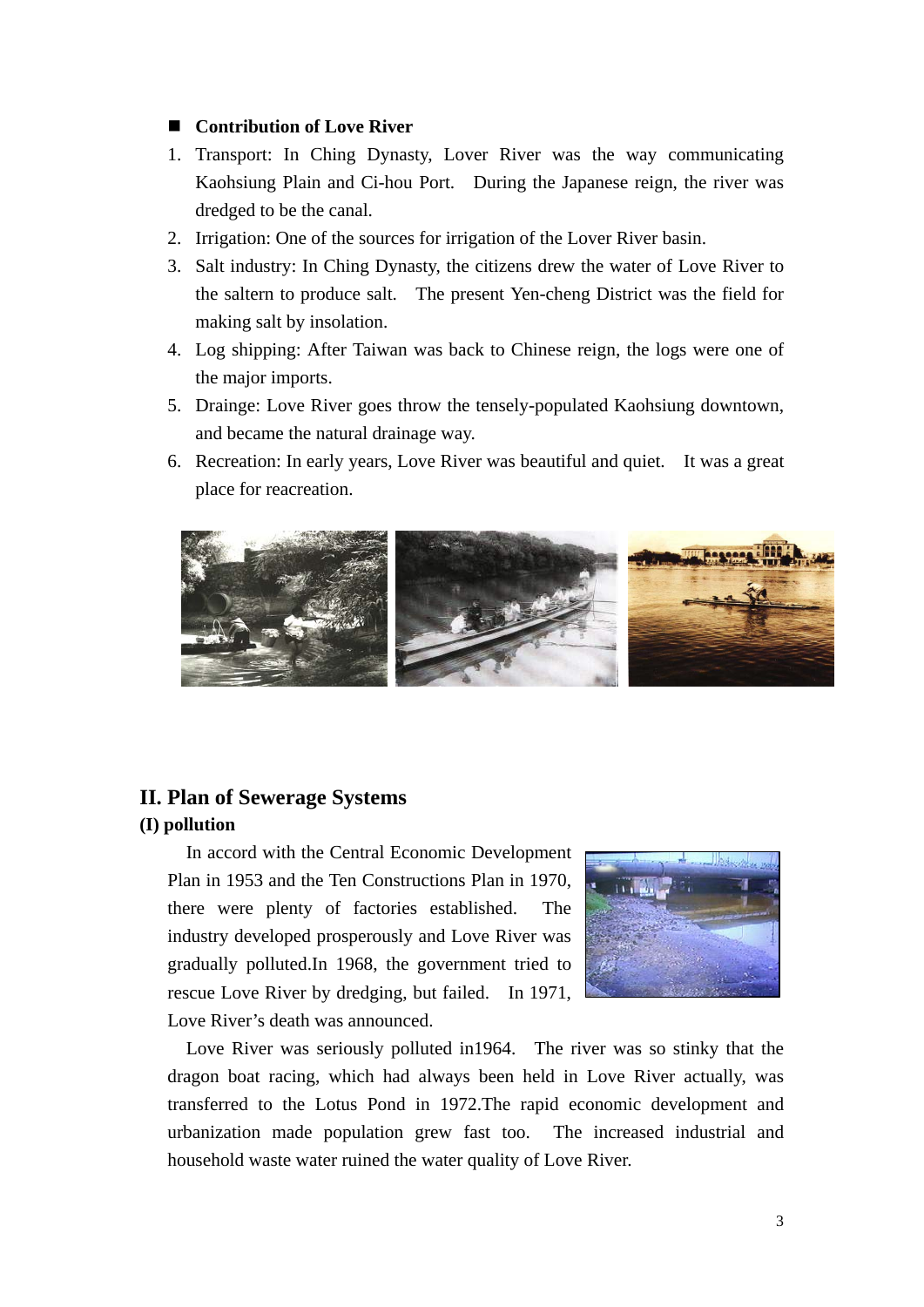

#### **(II) Origin of the Plan**

- 1. The Export Processing Zones were established in the 60s. The government noticed the pollution of Love River and the Port of Kaohsiung and tried to understand and control the problem.
- 2. Since 1963, every mayor of Kaohsiung City paid great attention to the pollutions of Love River, but no one had ever succeeded to save the river.
- 3. In 1966, the Provincial Government completed the preliminary plan of the sewerage systems of Kaohsiung region. The Kaohsiung region ,including entire Kaohsiung city and part of Kaohsiung county was divided into six sewerage areas. Love River was belonged to Kaohsiung Sewerage Area.
- 4. In 1968, the plan was approved by the expert sent by WHO. In 1972, the sewerage system of Love River Basin of Kaohsiung Sewerage Area was carefully programmed.
- 5. The sewerage systems of Kaohsiung adopted separate systems for storm water



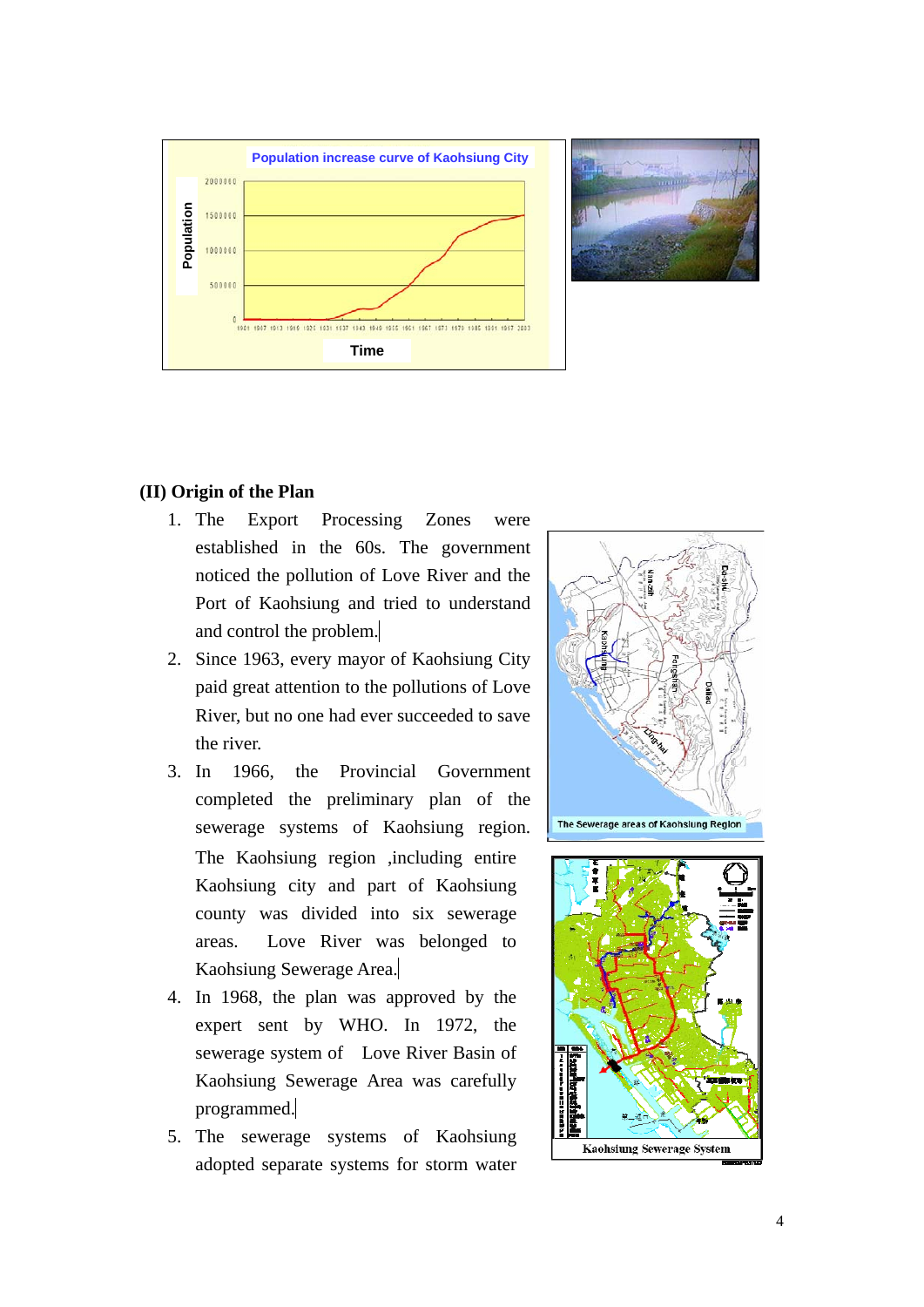and sewage water.

- 6. After the discussion between the City Government and Provincial Government in 1977, they decided to adopted the "Plan of Sewerage System" which can completely solve the pollution.
- 7. Coordinating with the pollution control of Love River, the first phase of the Sewerage System Plan was to construct the main trunks, outfall to the sea, and interception facilities which can divert the household and industrial wastewater into the sewerage system.

#### **(III) The First Phase**

#### **Item**

- 1. Sewer: About 24.4 meter of the main trunk and sewer pipes
- 2. Pump Stations: 2
- 3. Sewage Treatment Plant:1 (built on a 12.6-hectare reclamation land, with treated volume of 400,000CMD)
- 4. Outfall to the Sea: 1 (1.8m Inner diameter, 3Km in length.)
- 5. Sewage interception stations : 11







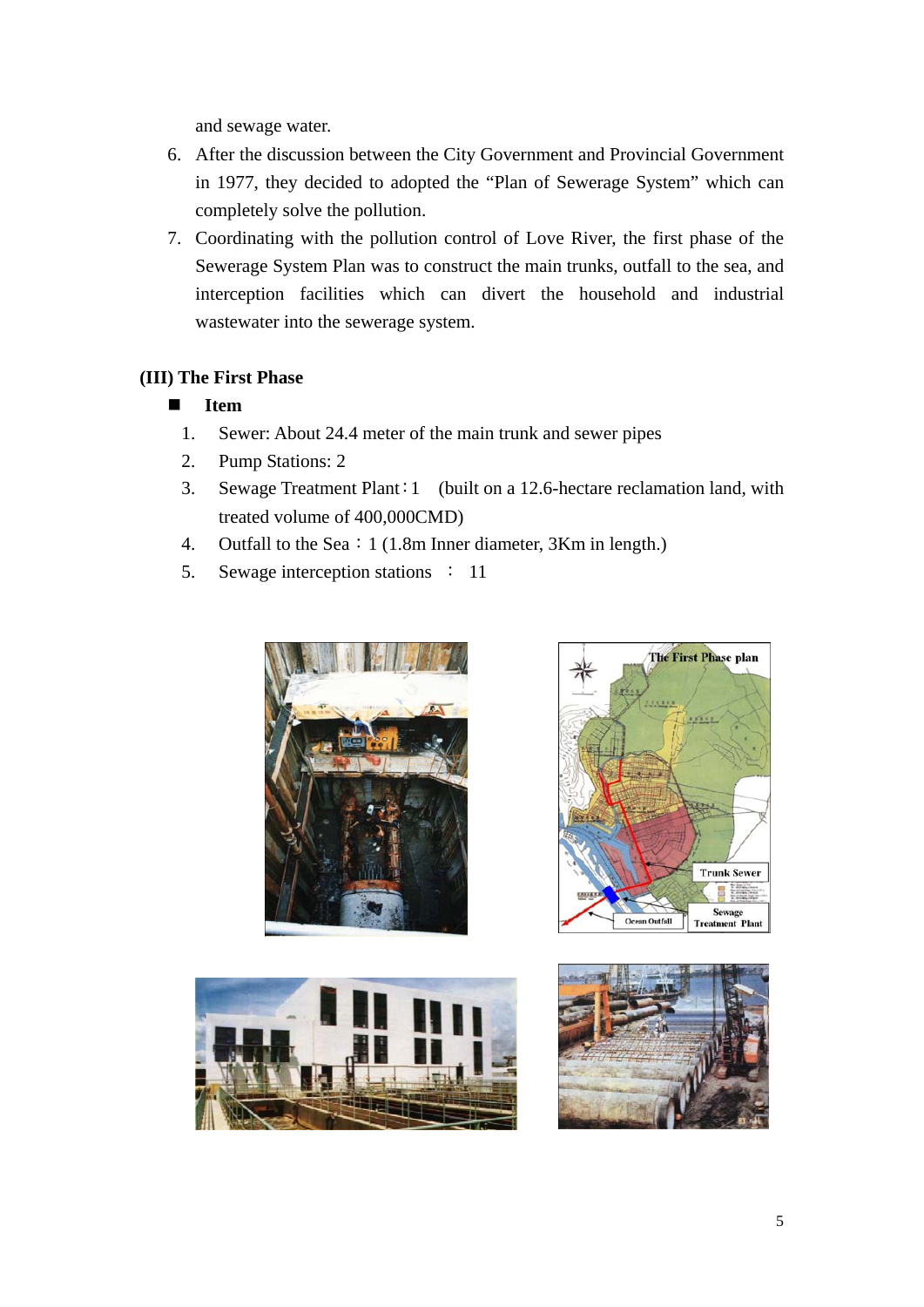#### **Progress**

- 1. In1977, the Provincial government was in charge of the construction of the main trunk in Cheng-gong Rd.
- 2. In 1979, the project was transferred to Kaoshiung City Government because Kaohsiung has turned into municipality directly under the jurisdiction of the Central Government
- 3. The First Phase was completed in 1986.
- 4. The facilities starts their formally operations in February 1987.
- 5. Outlay: NT\$ 3.77 billion(US\$ 98.80 million)
- 6. Treated sewage volume:
- $(1)$  The first phase: 400,000CMD
- (2)Present : 750,000CMD
- $(3)$  Max volume planned: 1,000,000CMD



#### **(IV) The Second Phase**

#### **Items and Progress**

- 1. 127 km of main trunk, sewers and networks of branch sewers.
- 2. 1 sewage lift station, 2 interception stations, investigation and maintenance of 22 km sewer pipe.
- 3. Plan of secondary-level treatment facilities for the construction of Central District Sewage Treatment Plant.
- 4. The treated sewage volume was expanded from 400,000CMD to 750,000CMD.
- 5. The schedule of the project is from 1990 to 2001.
- **6.** Outlay: NT\$17.5 billion(US\$ 60.80 million)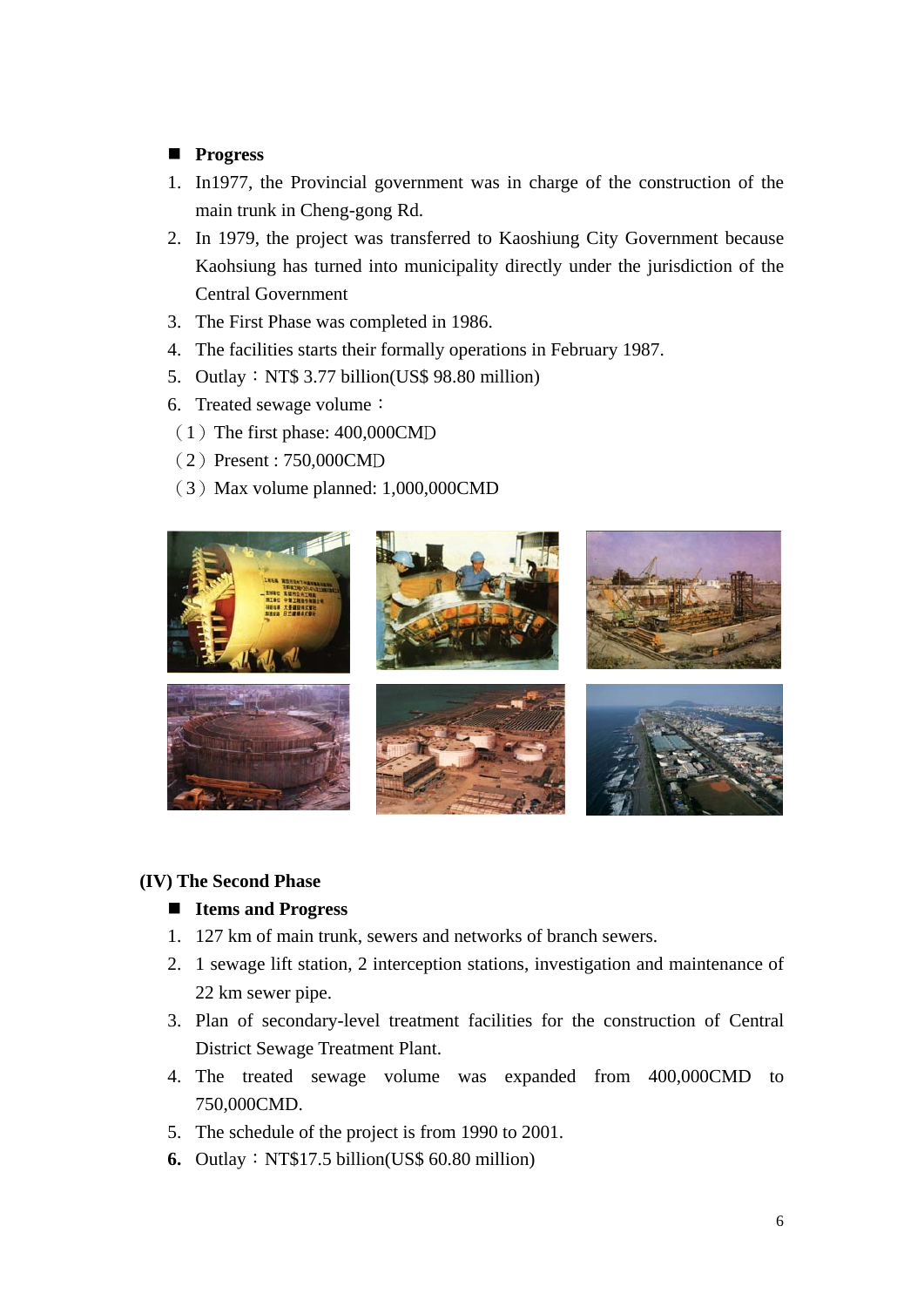#### **(V) The Third Phase**

#### **Items and Progress**

- 1. 320km sewer pipes, interception facilities of Dock No. 5, Kai-syuan and Sing-wang interception stations.
- 2. The facilities renewal of the Sewage Treatment Plant, including repairs of the old facilities, installation of new chlorinated disinfection basin

and seawater electrolysis facilities. Discharging pump station, power supply system, and process piping.

- 3. schedule: 2001 to 2007.
- 4. Outlay:NT\$ 13.06 billion (US\$390.75 million)
- 5. Presently, the household connection rate is 47.87%, and it is expected to be 50.70% by the end of 2007, which means 50% completion of the household connection project.



### **III. Pollution Control of Love River**

#### **Strategy and implement of the pollution control**

- 1. Calculating the river self-purification capcity for the load of the pollution and the rate of interception.
- 2. Choosing the location and method of pollution-abatement by according to the priority and policies.
- 3. Simultaneously, the household connection of the branch rivers were developed to improve the community environment and to increase the stability of river water quality during raining season.
- 4. The household connection of the downstream were done with highest priority.
- 5. The household connection gradually replaced the interception facilities. The river turned back to its natural appearance step by step.
- 6. The increasing household connection rate and interception facilities prevent pollutants from flowing into the river.

#### ■ Overview of the implement

1. In early period, the urbanization could not coordinate with the urban sewerage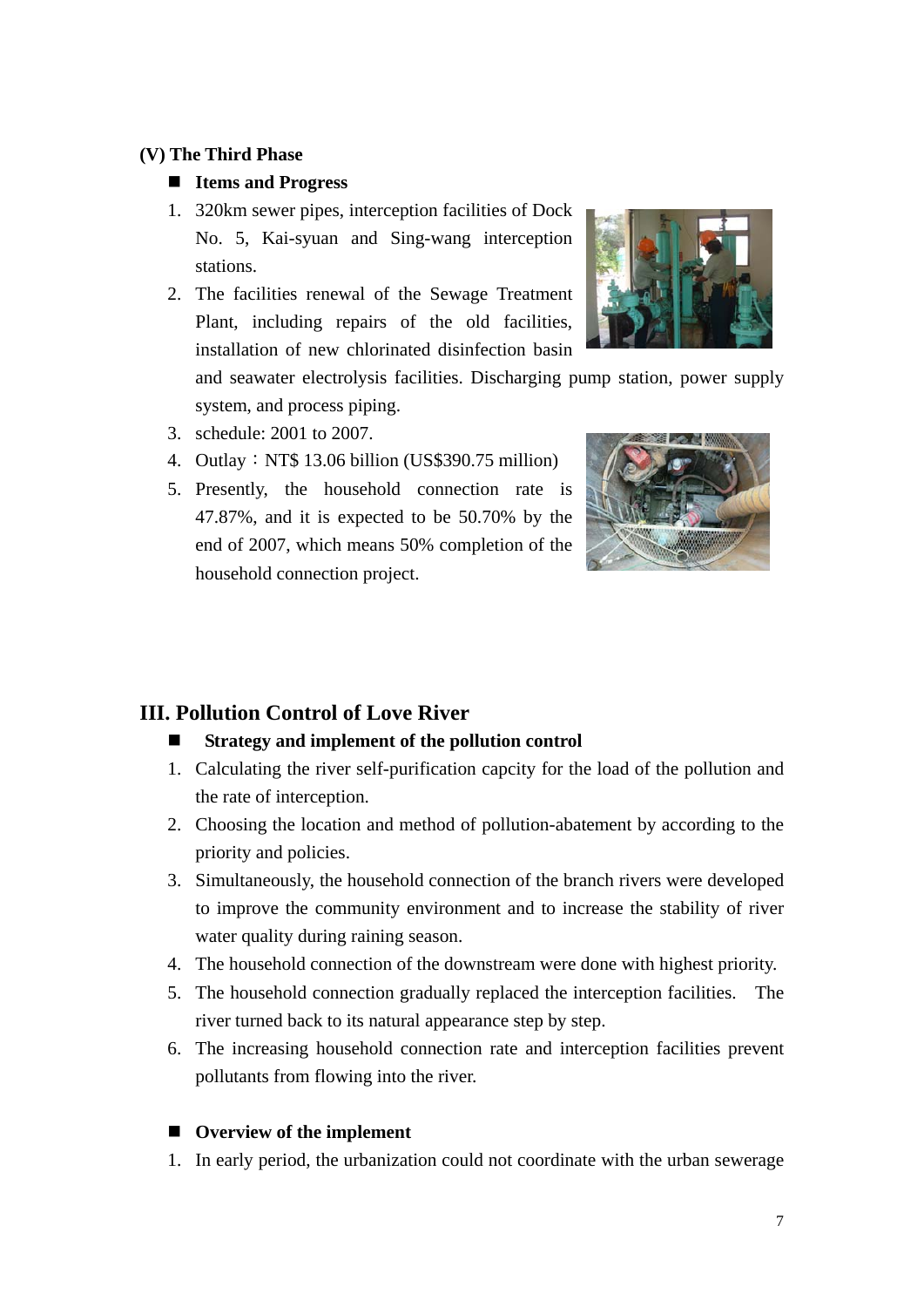system. The improvement was inefficient.

- 2. Cooperated with the 1st phase of sewerage system project, there were 11 interception stations which can defend the tides and prevent the pollutants from flowing into Love River.
- 3. During the dry season, November to April of the next year, of Kaohsiung, the sewage was intercepted and diverted into sewerage system. During the rainy season, May to October, the wastewater was partly discharged into the river according to the condition of rainfall.
- 4. Repairing the river embankment and the waterway to make the river maintain the ability of self-purification during the sunny day and the function of flood control.

#### **Main items**

- 1. Water Quality Improvement: To construct the tide-proof interception facilities.
- 2. Riverbank renewal: from the outfall of the river to the K branch of upstream, about 14 km in total.
- 3. Waterway cleaning: Cleaning out the floating waste and the sludge deposited in the bottom of the river.
- 4. Greening: landscaping and greening to the newly-developed lands after the renwal of river embankment.
- 5. Outlay:  $NT$1.39$  billion (US\$ 37 million)
- 6. The above-mentioned were all completed in 1986.



**Flood control– drainage system**&**automatic flood supervision system**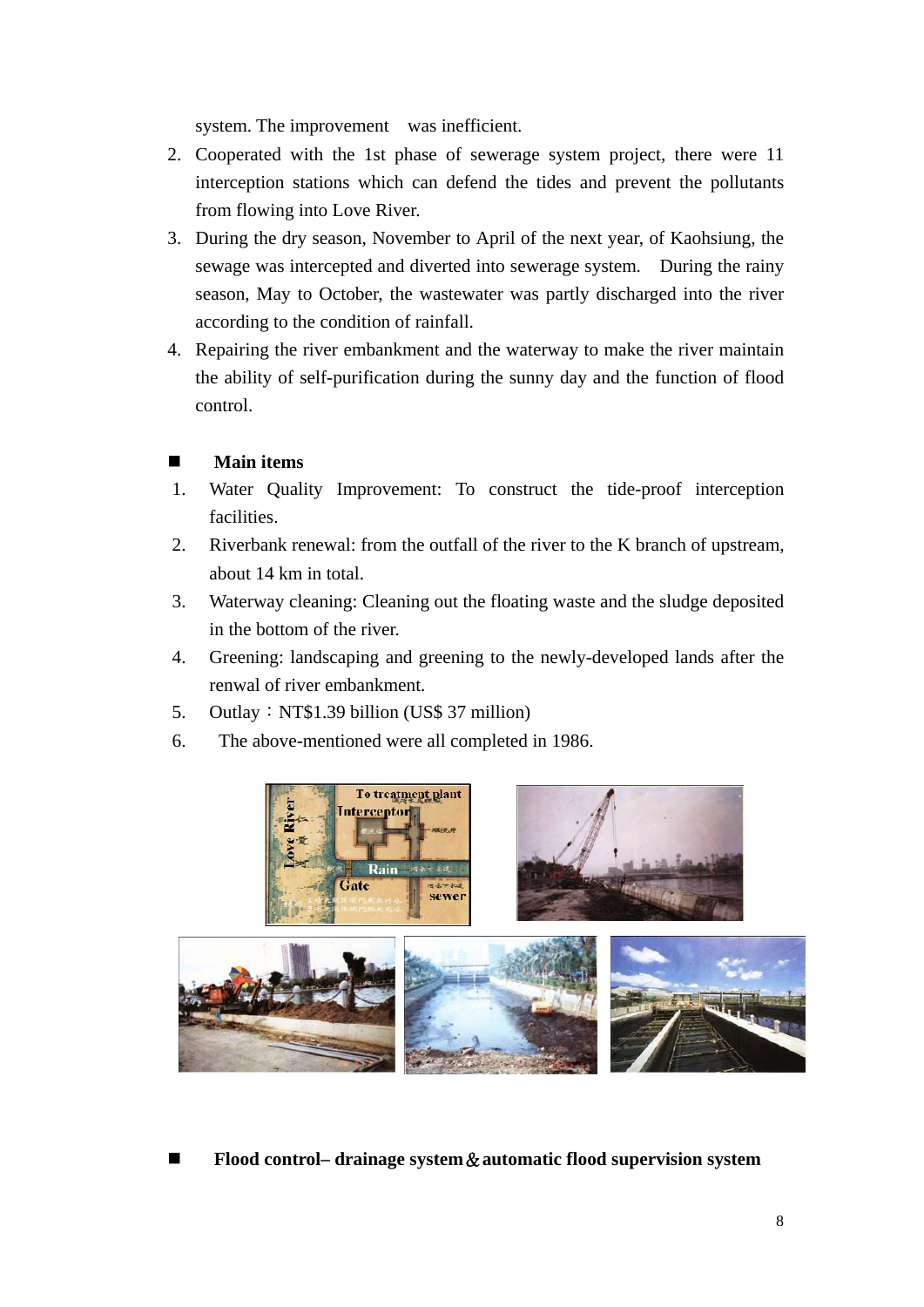- 1. Construction of drainage ditches, storm sewers and drainage open channal by according to the planned municipal storm sewer system.
- 2. The drainage system of Love River including Ding-jin, Ao-zih-di, Gang-shan-zih drainage area, Nei-wei and old downtown drainage area.
- 3. Establishing the water gates, pump stations, and automatic flood supervision system.
- 4. Efficiently handle the water level of Love River, Canal No. 2 and K branch by grasping real-time information. The quality of the flood-controlling facilities and the efficiency of emergency solution were upgraded.



#### **Solid Effects**

- 1. The water quality has been improved and the stinky smell vanished.
- 2. Love River was one announced to be the dead river without ecology in 1971, but in 1987 there were 5~6 species of fish found in the river. Now, there are even more than 50 species.
- 3. The sewage interception rate (sum of rate of interception and household connection) of the water accessible area of Love River reaches 99%. The water quality was greatly improved and became steady.
- 4. The household connection rate of Love River basin is more than 50%, which is the highest increasing rate all over the country.

#### **Landscapes Improvement**

In 1998, the Construction and Planning Agency of Ministry of the Interior

promoted the plan, "New Appearance of the Towns." The plan included roads improvement of the First Dock, Shao-chuan-tao Park, Lighting arrangement of the 3 bridges over Love River, and water-accessible parks along Love River. These projects thoroughly



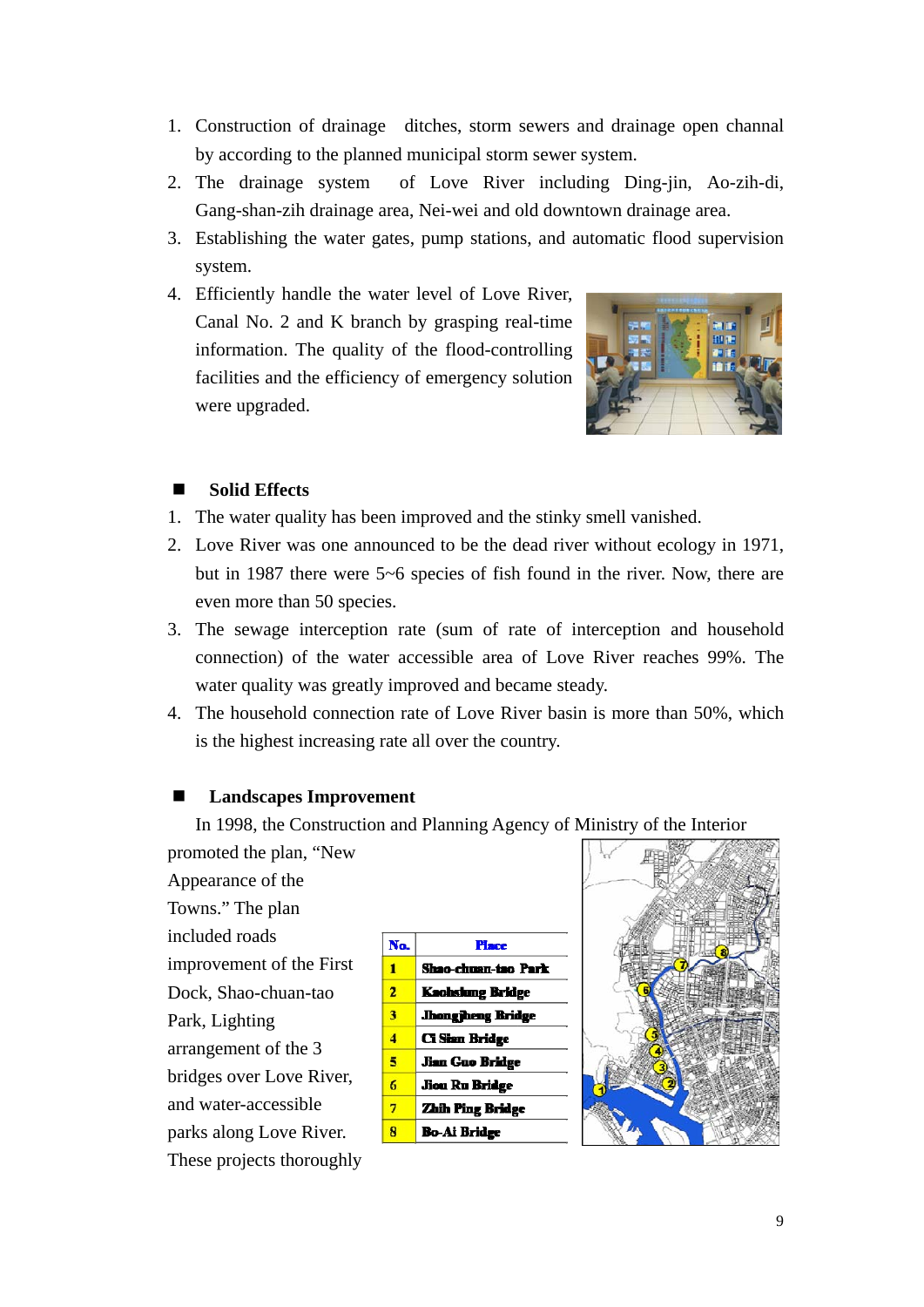connected and revealed the landscapes and ecology of the river.

Parts of the river banks adopted Nature-working Method to provide more chances to the citizens to get close to the river and nature.





Present